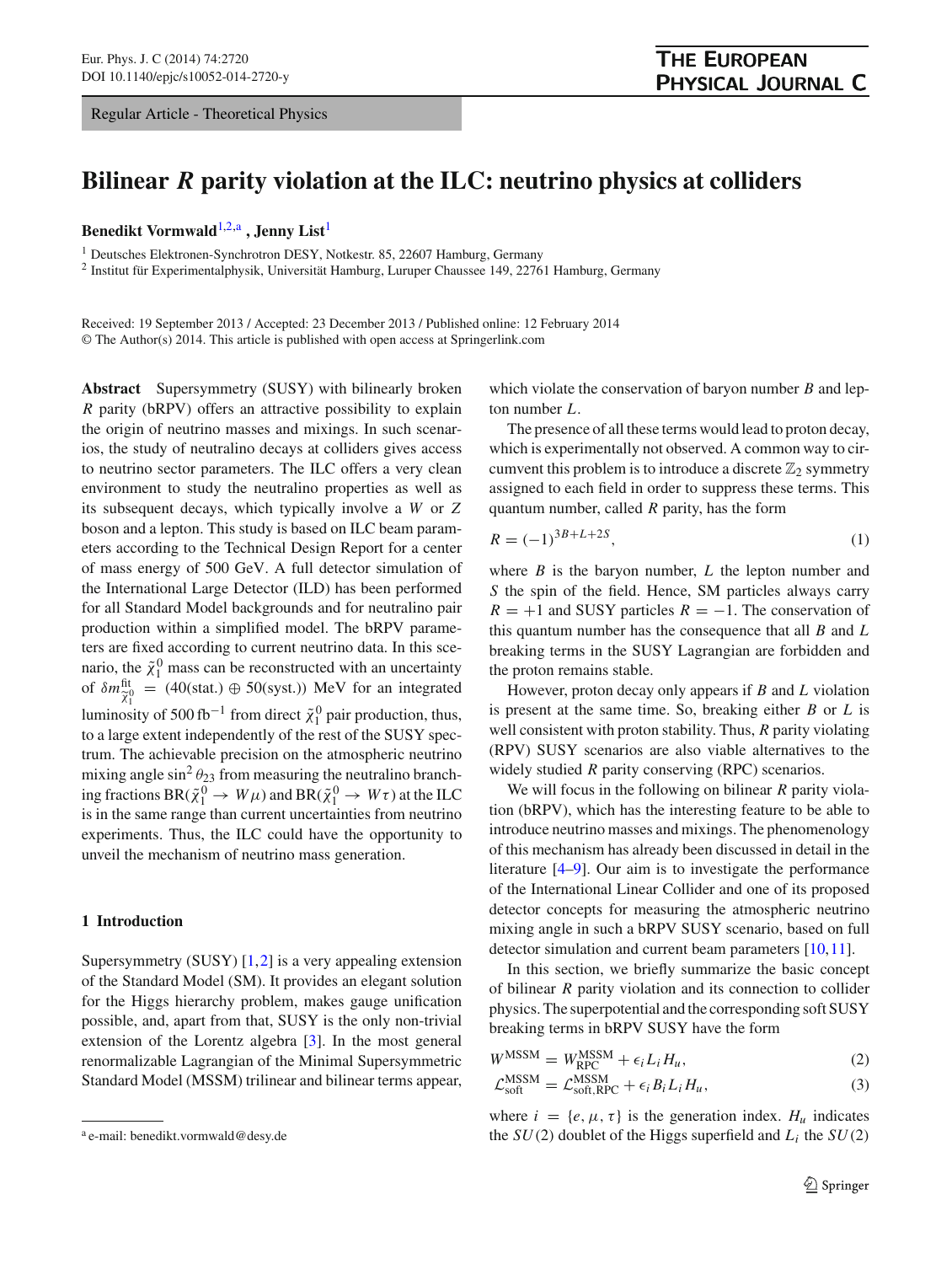doublet of the lepton superfield.  $\epsilon_i$  and  $B_i$  are bRPV parameters. In addition to that, the three sneutrinos acquire a vacuum expectation value (VEV)  $\langle \tilde{v}_i \rangle = v_i$ . Because of three additional tadpole equations one ends up with six free parameters tional tadpole equations one ends up with six free parameters for bilinear *R* parity violation. These parameters can be fixed by fitting them to neutrino observables, like neutrino mass differences and mixing angles.

The introduction of lepton number violation allows the neutrinos to mix with the other neutral fermions of the model, i.e. the gauginos and higgsinos. Thus, in the basis of neutral fermions  $\Psi^{0T} = (\widetilde{B}, \widetilde{W}^0, \widetilde{H}^0)$  $\widetilde{H}_{d}^{0},\widetilde{H}_{d}$  $\mathcal{U}_u^0$ ,  $v_e$ ,  $v_\mu$ ,  $v_\tau$ ) the corresponding mass term in the Lagrangian looks like

$$
\mathcal{L} = -\frac{1}{2} (\Psi^0)^{\mathrm{T}} \mathbf{M}_N \Psi^0 + \text{c.c.},
$$
\n(4)

where the mass matrix  $M_N$  has additional off-diagonal entries due to bilinear *R* parity breaking.

Diagonalizing  $M_N$  generates one neutrino mass at tree level as well as two neutrino mixing angles. The atmospheric neutrino mixing angle, for instance, reads

<span id="page-1-0"></span>
$$
\tan(\theta_{23}) = \frac{\Lambda_\mu}{\Lambda_\tau},\tag{5}
$$

where  $\Lambda_i = \mu v_i + v_d \epsilon_i$  are so called alignment parameters. Herein,  $\mu$  is the MSSM higgsino mass parameter and  $v_d$ represents the VEV of the down-type Higgs. It has been show in [\[7](#page-10-8)] that the remaining neutrino mixing angle and neutrino masses can be derived on 1-loop level.

A very interesting feature of this model is that the lefthanded part of the  $\tilde{\chi}_1^0 - W - l_i$  coupling is approximately<br>proportional to the alignment parameters proportional to the alignment parameters

<span id="page-1-1"></span>
$$
O_{\widetilde{\chi}_1^0 W l_i} \simeq \Lambda_i \cdot f(M_1, M_2, \mu, v_d, v_u) \propto \Lambda_i,
$$
\n(6)

where *f* is a function of the soft SUSY breaking parameters. The full expression of  $O_{\tilde{\chi}_1^0Wl_i}$  can be found in [\[8](#page-10-9)]. Combin-<br>ing Eq. (5) with Eq. (6) makes it clear that neutrino mixing ing Eq.  $(5)$  with Eq.  $(6)$  makes it clear that neutrino mixing can be determined from measuring branching rations of the neutralino decays:

<span id="page-1-3"></span>
$$
\tan^2(\theta_{23}) \simeq \frac{O_{\widetilde{\chi}_1^0 W \mu}^2}{O_{\widetilde{\chi}_1^0 W \tau}^2} = \frac{\text{BR}(\widetilde{\chi}_1^0 \to W \mu)}{\text{BR}(\widetilde{\chi}_1^0 \to W \tau)}
$$
(7)

The exact relation only holds at tree level. Reference [\[8\]](#page-10-9) shows that via loop contributions additional SUSY parameters enter into the mass matrix and thus into the relation between branching ratios and neutrino mixing angles. For this study, we use  $SPheno3.2.4$ beta  $[12,13]$  $[12,13]$  $[12,13]$  to fit the alignment parameters to current neutrino data and to extract the physical observables, in particular the neutralino branching ratios, at loop level. This procedure is repeated for every considered point in SUSY parameter space.

It is worth mentioning that for bRPV SUSY there is always a connection between LSP decays and neutrino physics independently of the type of the LSP, which is shown in [\[9](#page-10-4)].

The remainder of the paper is organized as follows: In Sect. [2](#page-1-2) we summarize the status of RPV searches at the LHC. In the following Sect. [3](#page-2-0) we focus on the study at the ILC. Here we introduce the studied simplified scenario, give some details of the used Monte-Carlo samples, define the event selection and comment on sources for systematic uncertainties. The results are presented in Sect. [4,](#page-7-0) where we discuss the LSP mass measurement, the expected signal significance in the parameter space of the simplified model and the precision in measuring the atmospheric mixing angle from the ratio of two LSP branching ratios. We finally conclude by summarizing our results obtained in Sect. [5.](#page-9-0)

#### <span id="page-1-2"></span>**2 Status at the LHC**

In pp collisions the dominant SUSY production mode is via squark and gluino production. Those colored particles then decay via cascades down to the lightest SUSY particle (LSP), which in the RPV case then decays into Standard Model particles. The main difference with studies assuming *R* parity conservation is that the cut on missing energy is relaxed significantly, since the LSP does not escape undetected anymore.

The ATLAS collaboration performed a dedicated bRPV SUSY search in the framework of the CMSSM, where the RPV parameters have been fitted to neutrino data and have not been taken as free [\[14](#page-10-12)]. In this study contributions from all possible production modes have been taken into account. This study excludes a wide range of the CMSSM parameter plane reaching up to  $m_{1/2} \approx 600$  GeV or  $m_0 \approx 1.2$  TeV. However, most of the exclusions of the parameter space result from the limits on colored particles for the specific parameter points.

Except for this, various RPV SUSY searches have been performed in the simplified model framework [\[15](#page-10-13)[–22\]](#page-11-0). Many of these studies assume strong production, which is dominant for not too high squark or gluino masses. So, the derived limits are again predominantly limits on the colored sector of the model and the electroweak sector remains untested.

The LHC now starts to become sensitive to direct electroweakino production and is able to set limits on electroweakino masses in the RPC [\[23](#page-11-1)[–25\]](#page-11-2) as well as in the RPV case [\[26\]](#page-11-3). However, the cross section for direct  $\tilde{\chi}_1^0 \tilde{\chi}_1^0$ <br>production at the LHC is extremely small, unless a specific production at the LHC is extremely small, unless a specific Higgsino–Wino mixing is assumed [\[26\]](#page-11-3). So, usually production of heavier electroweakinos is considered, which decay via the LSP to Standard Model particles. Therefore, the limits can only be given as a combination of  $\tilde{\chi}_1^0$  mass and the mass of a heavier electroweaking. In the RPV case, currently mass of a heavier electroweakino. In the RPV case, currently one study is present that assumes direct chargino production and one additional non-vanishing trilinear RPV coupling [\[26](#page-11-3)]. The resulting limits in the  $m_{\tilde{\chi}_1^0} - m_{\tilde{\chi}_1^{\pm}}$  plane strongly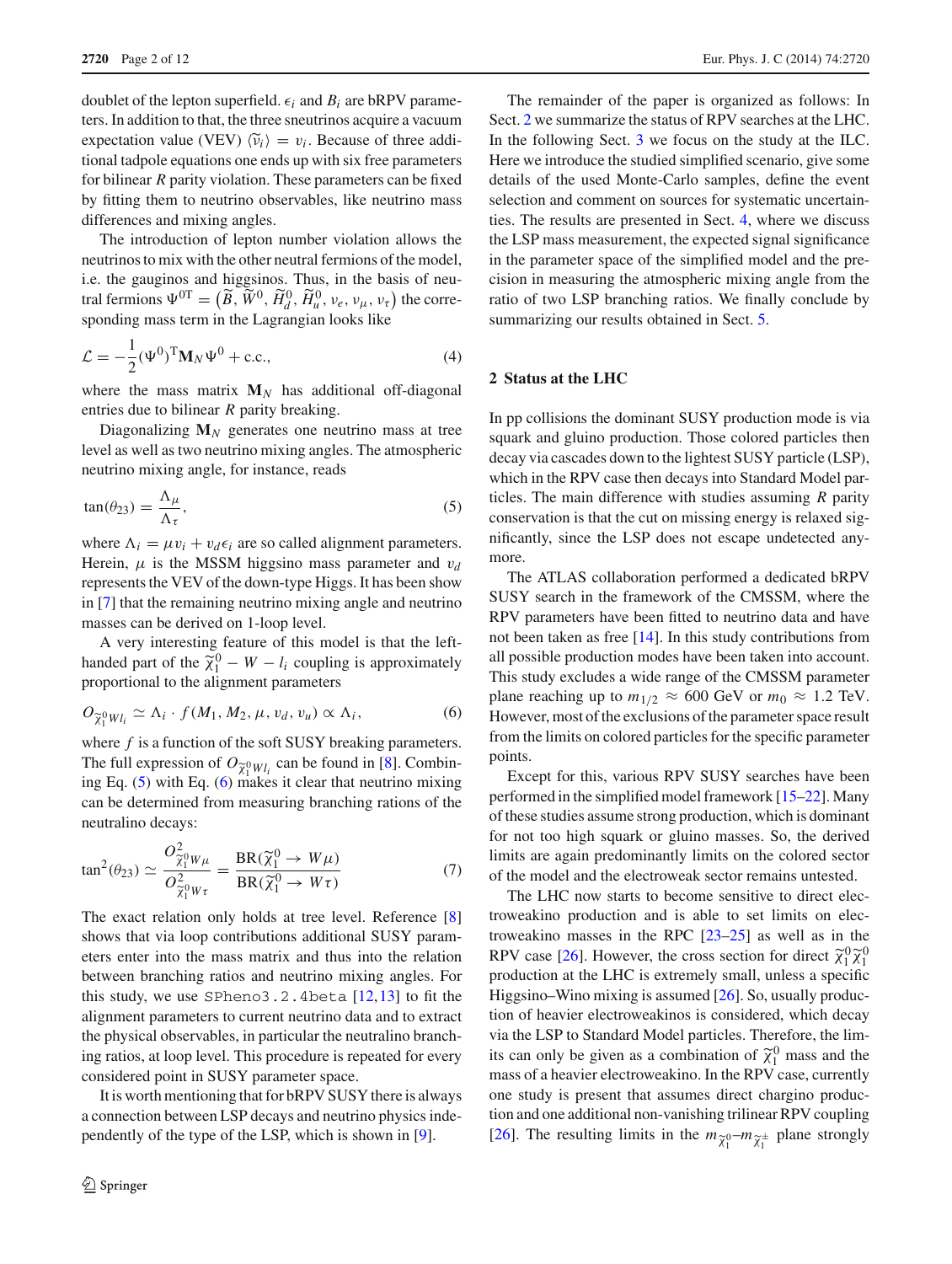depend on the assumed RPV coupling. Under the most optimistic assumptions, chargino masses up to 750 GeV have been probed. Due to the strong dependency on the assumed type and strength of the RPV couplings, it is not possible to directly re-interpret these limits in a bRPV scenario which accounts for neutrino data.

## <span id="page-2-0"></span>**3 Bilinear RPV at the ILC**

## 3.1 Model definition

At the ILC the situation is complementary to the LHC: Here, direct electroweakino production is dominant and the electroweak sector can be probed directly, including LSP pair production.

In our scenario we assume the lightest neutralino to be a bino, which leaves only the *t*/*u*-channel production for direct  $\tilde{\chi}_1^0$  pair production (see Fig. [1\)](#page-2-1). In presence of bRPV cou-<br>plings, not only selectrons are possible as exchange particle plings, not only selectrons are possible as exchange particle, but due to the additional terms in principle all other charged scalars could contribute. However, these contributions are strongly suppressed by the small RPV couplings. We define a simplified model in which we set all masses of the SUSY particles to the multi-TeV scale, except for  $m_{\tilde{\chi}_1^0}$  and  $m_{\tilde{\epsilon}_R}$ .<br>Thus those two parameters fix the production cross section Thus, those two parameters fix the production cross section.

In the case of a wino LSP, the cross section would drop due to the missing coupling to the right selectron. For a light left selectron, however, the situation is comparable to the bino case. A higgsino-like LSP would allow *s*-channel associate production of  $\tilde{\chi}_1^0$  and  $\tilde{\chi}_2^0$ , predominantly via a *Z* boson. The<br>cross section for this production process is about 100–200 fb cross section for this production process is about 100−200 fb [\[27](#page-11-4)]. In a light higgsino scenario  $\tilde{\chi}_1^0$  and  $\tilde{\chi}_2^0$  are usually close<br>in mass and the decay products of  $\tilde{\chi}_2^0$  to  $\tilde{\chi}_2^0$  are rather soft in mass and the decay products of  $\tilde{\chi}_2^0$  to  $\tilde{\chi}_1^0$  are rather soft.<br>Thus experimentally the situation is comparable to direct  $\tilde{\chi}^0$ Thus, experimentally the situation is comparable to direct  $\tilde{\chi}_1^0$ <br>pair production pair production.

At the ILC, the electron beam is polarized to 80 % and the positron beam to up to 60  $\%$  [\[11](#page-10-6)]. The advantages of beam polarization have been discussed in many studies. A comprehensive overview can be found, for instance, in  $[28]$ . In the case of  $t/u$ -channel production with selectron exchange different combinations of beam polarization influence the production cross section significantly. Figure [2](#page-2-2) shows the cross section in the  $\tilde{e}_R - \tilde{\chi}_1^0$  mass plane for unpolarized beams (left) and for the baseline polarization of  $P(e^+, e^-) = (-30\%, +80\%)$  (right), which enhances the cross section considerably.

Since the RPV couplings are very small if they are used to describe neutrino data correctly, light LSPs can become rather long-lived with a decay length of meters up to kilometers and escape the detector. Therefore, scenarios with very light LSPs would behave very similar to RPC SUSY scenarios, where the LSPs are stable. However, those escaping pair-produced LSPs could still be detected via radiative LSP production for cross sections of *O*(10 fb) as demonstrated in [\[29](#page-11-6)]. In this study, we focus on scenarios where the on-shell *W*-decay channel is available, i.e. on LSP masses larger than the *W* mass. Thus, the decay length of the LSP lies between

<span id="page-2-1"></span>**Fig. 1** *Left* Main production channel for a bino-like LSP at the ILC: t-channel exchange of a selectron. *Right* LSP decay to an on-shell *W* boson and a lepton offers direct access to bRPV alignment parameters  $\Lambda_i$  that account for neutrino mixing

<span id="page-2-2"></span>**Fig. 2** Unpolarized and polarized production cross section at the ILC500 in the described simplified model. Beam polarization can significantly enhance the production cross section. The *shaded area* shows the region of the parameter space, where the selectron becomes the LSP

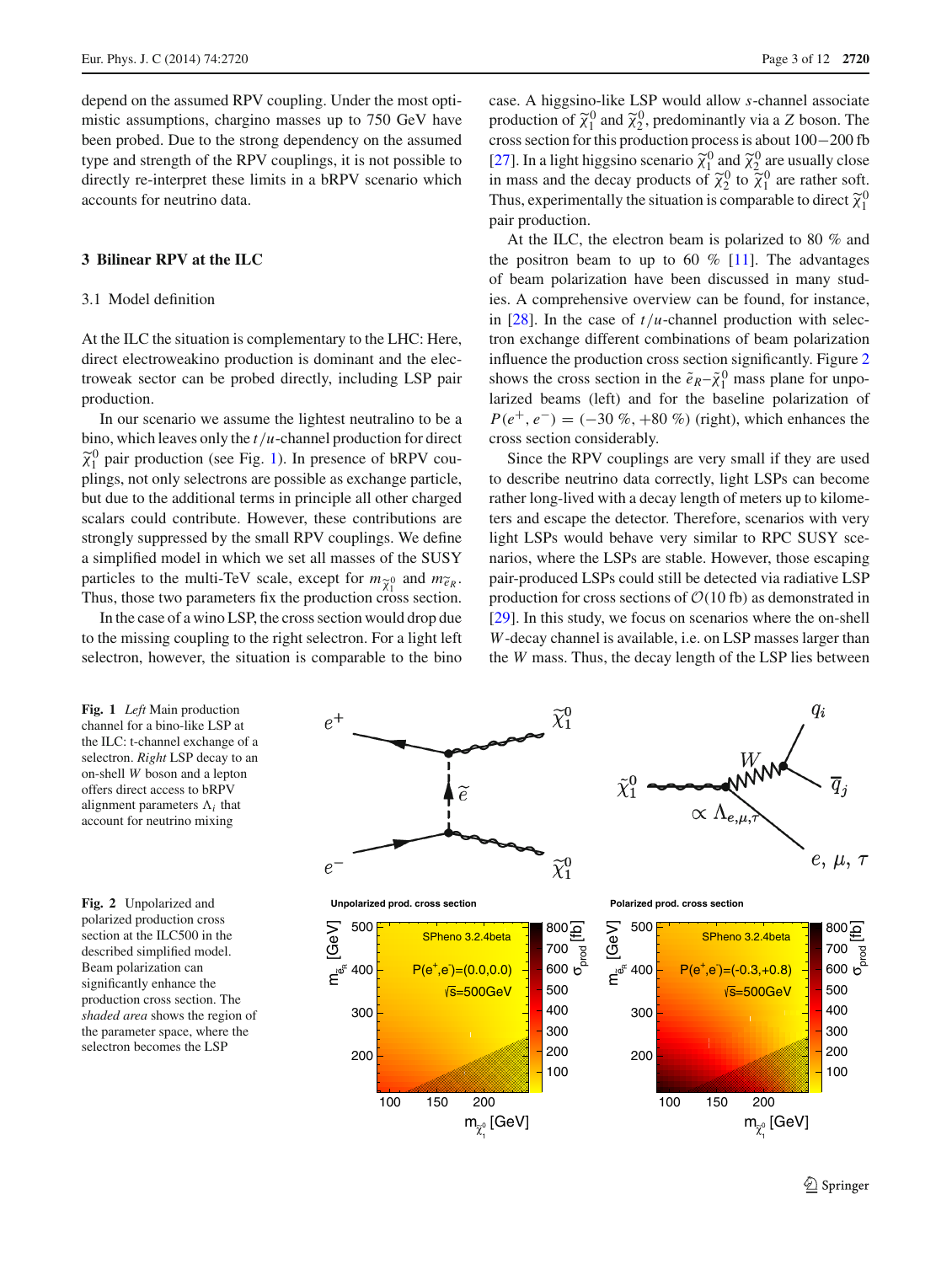<span id="page-3-0"></span>**Fig. 3** *Left* Decay length of the LSP in dependence of its mass in the simplified model. For a light spectrum of the remaining sparticles, the decay length can be smaller. *Right* Impact parameter resolution of the ILD detector concept (from [\[10\]](#page-10-5))



10 cm and 100  $\mu$ m as depicted in Fig. [3](#page-3-0) (left). The right-hand panel of Fig. [3](#page-3-0) shows the impact parameter resolution of the ILD detector concept as determined from full detector simulation [\[10\]](#page-10-5). It indicates that the arising displaced vertices in this scenarios are well detectable for ILC detectors.

For the ILC study the following example point has been used:

<span id="page-3-2"></span> $m_{\tilde{\chi}_1^0} = 98.48 \text{ GeV}$  (8)

$$
m_{\widetilde{e}_R} = 280.72 \text{ GeV}
$$
 (9)

The mass of the neutralino has been selected as a worst case scenario, where  $m_{\tilde{\chi}_1^0} \simeq m_{W/Z}$ . This is most chal-<br>lenging since in this case the LSP signal is expected to lenging, since in this case the LSP signal is expected to overlay significantly with SM background and the involved leptons from the LSP decay to *W* become relatively soft. For higher LSP masses the study is almost SM background free. The production cross section for the polarization  $P(e^+, e^-) = (-30\%, +80\%)$  and a center of mass energy of  $\sqrt{s}$  = 500 GeV amounts to 344 fb, driven by the choice of  $m_{\tilde{e}_R}$ . As can be seen from Fig. [2,](#page-2-2) the pro-<br>duction cross section is still  $\approx 100$  fb when  $m_{\tilde{e}}$  is twice duction cross section is still ∼100 fb when  $m\tilde{e}_R$  is twice as large. The branching ratios for the decay modes that are relevant for measuring the neutrino atmospheric mixing angle [see Eq. [\(7\)](#page-1-3)] read<sup>1</sup>  $BR(\tilde{\chi}_1^0 \to \mu^{\pm} W^{\mp}) = 0.43$  and  $BR(\tilde{\chi}_2^0 \to \tau^{\pm} W^{\mp}) = 0.47$  The remaining fraction comes  $BR(\tilde{\chi}_1^0 \to \tau^{\pm} W^{\mp}) = 0.47$ . The remaining fraction comes<br>mainly from on-shell Z decay modes  $\tilde{\chi}^0 \to wZ$  where the mainly from on-shell *Z* decay modes  $\tilde{\chi}_1^0 \rightarrow v_i Z$ , where the relative fraction of  $v \cdot Z$  vs. *l* W decays depends only on the  $\tilde{\chi}^0$ relative fraction of  $v_i Z$  vs.  $l_i W$  decays depends only on the  $\tilde{\chi}_1^0$ <br>mass. Decays to electrons have a negligibly small branching mass. Decays to electrons have a negligibly small branching fraction due to the smallness of the reactor neutrino mixing angle  $\theta_{13}$ , since  $BR(\tilde{\chi}_1^0 \to We) \propto \Lambda_e \propto \tan^2(\theta_{13})$  [\[8](#page-10-9)]. Three-body decays are negligible in our case. They become sizable only for small  $\tilde{\tau} - \tilde{\chi}_1^0$  mass differences, which would<br>allow direct  $\tilde{\tau}$  production at the IL C and thus offer a wealth of allow direct  $\tilde{\tau}$  production at the ILC and thus offer a wealth of additional observables which we do not discuss in this paper. additional observables which we do not discuss in this paper.

For an integrated luminosity of 100  $fb^{-1}$  one expects 34,400 produced neutralino pairs and among them 6,361 events ending up in the  $\mu\mu$ -channel, 7,599 events in the  $\tau\tau$ -channel, and 13,904 events in the mixed  $\mu\tau$ -channel. As the ILC is expected to deliver an integrated luminosity of 250 fb<sup>-1</sup>/year at 500 GeV, this amount of data is going to be collected within approximately five months of operation at design luminosity.

## 3.2 Data samples

For the given example point a full detector simulation of the International Large Detector (ILD) based on the recently published detector description [\[10\]](#page-10-5) has been performed. The ILD concept is one of two proposed detector concepts at the ILC. Its design is optimized for Particle Flow reconstruction, which aims at reconstructing each individual particle with the most precise detector component. To this end, properties of charged particles are only measured by the tracking system and the highly segmented calorimeters are only used for the measurement of neutral particles. The main part of the proposed tracking system at the ILD is a time-projection chamber, which is complemented by silicon strip and pixel detectors. This system is expected to obtain a tracking resolution of up to  $\sigma_{1/p_t} = 2 \cdot 10^{-5} \text{ GeV}^{-1}$  for high momenta. Due to the more benign radiation environment at the ILC, the inner detectors can be built with very little material, amounting to only 10 % of a radiation length in front of the electromagnetic calorimeter in the barrel region. The electromagnetic calorimeter is foreseen as a 30-layer silicon– tungsten sampling calorimeter with cell sizes of  $5 \times 5$  mm<sup>2</sup>. In testbeam operation of a prototype [\[30\]](#page-11-7), an energy resolu-In testbeam operation of a prototype [30], an energy resolution of  $\Delta E/E = (16.6 \pm 0.1) \% / \sqrt{E} \oplus (1.1 \pm 0.1) \%$  has been achieved. The highly segmented hadronic calorimeter with cell sizes of  $3 \times 3$  cm<sup>2</sup> in connection with the Particle Flow Concept allows for a jet energy resolution of  $\Delta E/E = (3-4) \%$  [\[31](#page-11-8)].

<span id="page-3-1"></span><sup>&</sup>lt;sup>1</sup> These branching ratios correspond to bRPV couplings  $O_{\tilde{\chi}_1^0 W l_{2,3}}$  in the order of  $10^{-7}$ .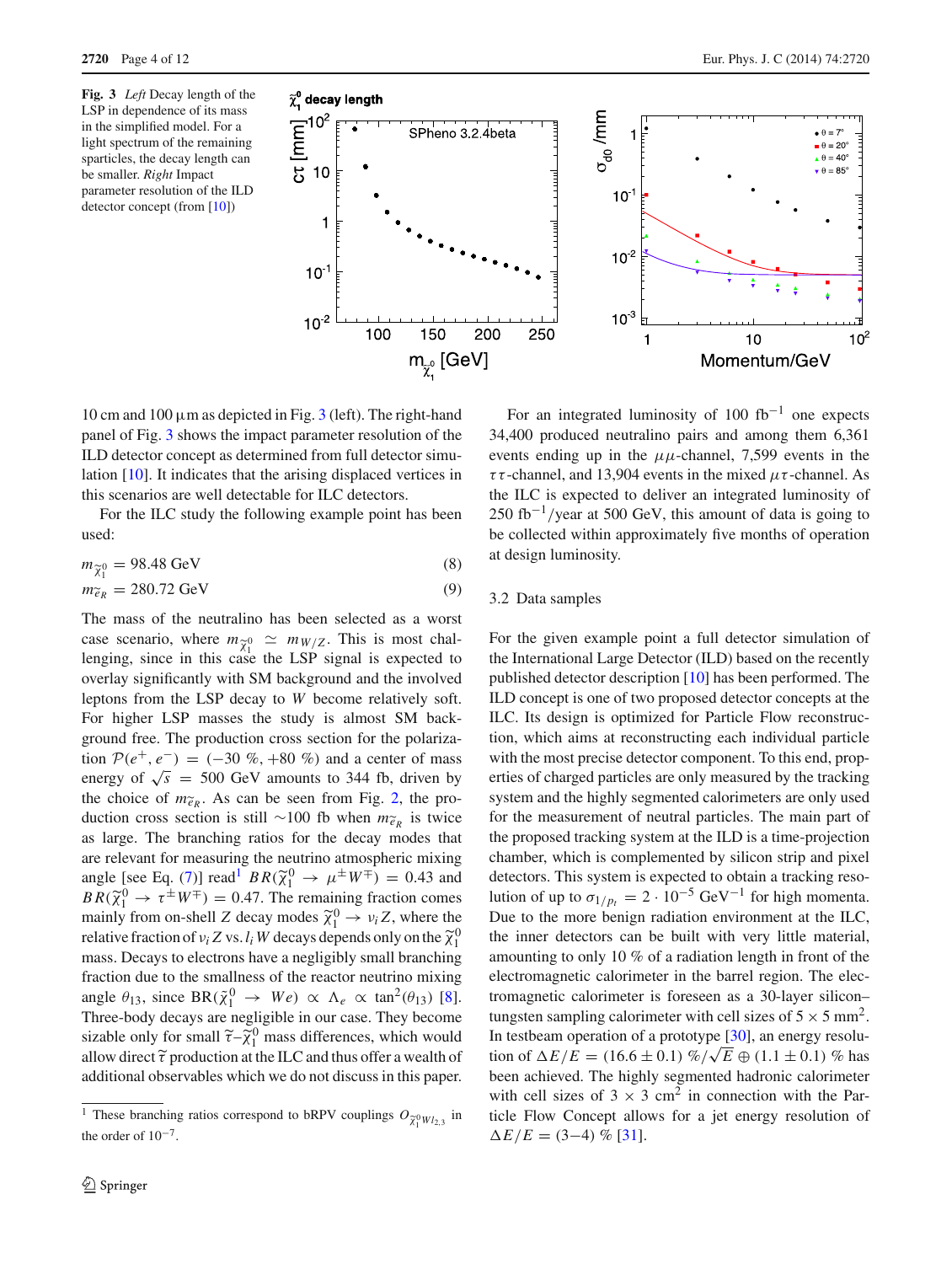The full detector simulation has been performed for an integrated luminosity of 100 fb<sup>-1</sup> and at a center of mass energy of  $\sqrt{s}$  = 500 GeV. For the SM background, samples produced for the benchmarking of the ILD detector for the Technical Design Report have been used [\[10\]](#page-10-5).

In the case of bRPV events the program Sarah [\[32\]](#page-11-9) has been used to generate model files for the event generator. As for the SM samples, Whizard [\[33](#page-11-10),[34\]](#page-11-11) has been used as event generator of the hard process and Pythia [\[35\]](#page-11-12) for fragmentation and hadronization. These events have been passed through Mokka [\[36\]](#page-11-13), the full Geant 4-based [\[37,](#page-11-14)[38\]](#page-11-15) simulation of the ILD detector and finally reconstructed with MarlinReco [\[39](#page-11-16)[,40](#page-11-17)]. For the event generation, realistic beam parameters have been taken into account, in particular the ILC specific beam energy spectrum at 500 GeV [\[11](#page-10-6)].

With the instantaneous luminosity foreseen at the ILC, on average  $\langle N \rangle = 1.2$  interactions of photons leading to the production of low  $p_t$  hadrons are expected per bunch-crossing [\[10](#page-10-5)]. This takes into account contributions from real photons accompanying the electron beam due to bremsstrahlung and synchrotron radiation as well as from virtual photons radiated off the primary beam electrons. Therefore, each hard-interaction event (from SUSY or SM background) has been overlaid with a Poissonian distributed number of such  $\gamma \gamma \rightarrow$  hadrons events before the reconstruction step.

At the time of the MC production a too large number of overlay events per hard-interaction had been assumed  $(N = 1.7)$ , which results in a conservative estimate of the  $\gamma \gamma \rightarrow$  hadrons background in this study. However, as will be demonstrated in the next section, even this larger background could be removed very efficiently.

#### 3.3 Event selection

The signal events have a rather clear signature: The produced LSPs decay into either a  $\mu$  or  $\tau$  plus a *W* boson. In the following we restrict ourselves to the hadronic *W* decay mode.

<span id="page-4-0"></span>**Fig. 4** *Left* Effect of  $\gamma \gamma \rightarrow$  hadrons background overlay on the visible energy in the bRPV SUSY sample. *Right* Recovered visible energy in the event after  $\gamma \gamma \rightarrow$  hadrons background removal procedure described in the text

Thereby, the event is—except for some missing energy from a potential  $\tau$  decay—fully reconstructable with six visible objects in the final state.

## *3.3.1 Event preparation and preselection*

Before the actual event selection is performed, the  $\gamma \gamma \rightarrow$ hadrons background is removed from the event by the following procedure: Since we expect to have six final state objects, an exclusive  $k_T$  jet clustering algorithm ( $R = 1.3$ ) [\[41](#page-11-18),[42\]](#page-11-19) which is forced to find six jets is applied to the reconstructed objects in the events. This algorithm builds up six jets which are assigned to the hard interaction, as well as two very forward directed beam jets which are treated as beam background. Removing those beam jets and using only the objects which end up clustered in the main jets for the further analysis, recovers very well the bare event without back-ground overlay. Figure [4](#page-4-0) shows the impact of overlaid  $\gamma \gamma$ events on the visible energy (left) and the ability to remove this background with the described method (right).

Two hadronically decaying *W* bosons imply a relatively high particle multiplicity  $N_{objects}$  in the event. Due to the fact that there is no major source for missing energy, the visible energy in the event is close to the center of mass energy of 500 GeV. So, the following preselection cuts have been used:

$$
E_{\text{visible}} \ge 350 \text{ GeV} \tag{10}
$$

$$
50 \ge N_{\text{objects}} \ge 150,\tag{11}
$$

This preselection on the one hand reduces Standard Model background and on the other hand cuts away some of the leptonic *W* contribution in the LSP decay, which is considered as background in this analysis. 95 % of the signal events pass this preselection.

In order to be able to measure the ratio of different branching ratios of the LSP decay [see Eq. [\(7\)](#page-1-3)] we have to define a selection to distinguish between the different event classes.

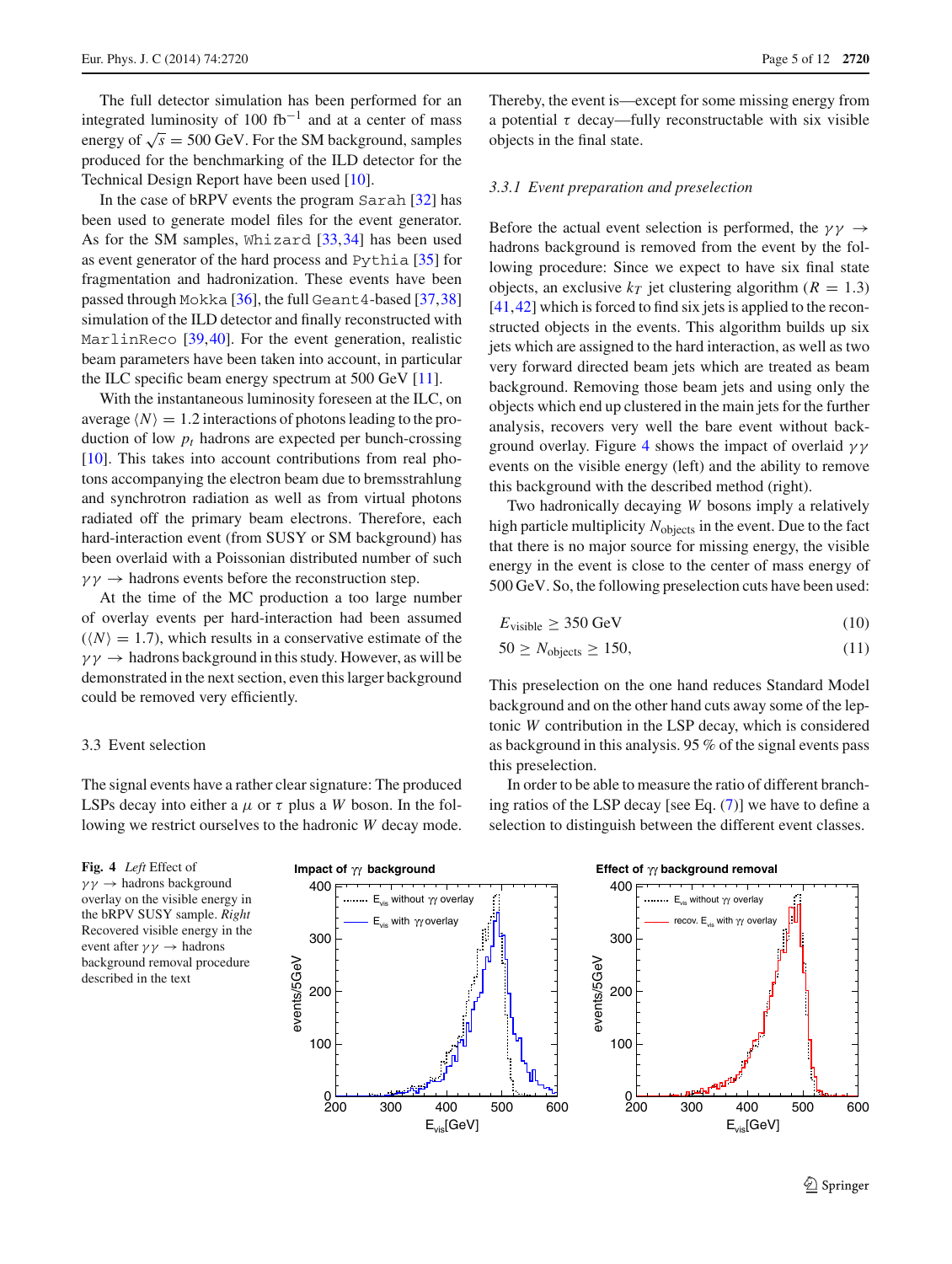## *3.3.2* μμ *class*

Here we look for an event with at least two reconstructed muons. The muon identification is provided by the Pandora Particle Flow Algorithms [\[31\]](#page-11-8), seeded by a minimumionizing signature in the calorimeters and the instrumented flux return yoke. The two most energetic muons are removed from the event. No further lepton isolation criterion is required. The remaining objects of the event are clustered by the Durham jets clustering algorithm into four jets. All pair-permutations of the four jets are used to find the best *W* candidates, where the objects with the smallest

$$
\chi_{W_i}^2 = \left(\frac{m_{\text{reco},i} - m_W}{\sigma_{\text{res}}}\right)^2 \tag{12}
$$

are used for the proceeding analysis. Herein,  $\sigma_{res}$  is an estimated resolution factor of 5 GeV. For all combinations of *W* candidates and muons the invariant mass is determined and the reconstructed objets from the pair with smallest

$$
\chi_{\text{eqm}}^2 = \left(\frac{m_{\text{reco},1} - m_{\text{reco},2}}{\sigma_{\text{res}}}\right)^2\tag{13}
$$

are considered as LSP candidates. If the event fulfills the condition

<span id="page-5-0"></span>
$$
\chi^2_{W_1} < 2
$$
 and  $\chi^2_{W_2} < 2$  and  $\chi^2_{\text{eqm}} < 2$ , (14)

the event is counted as  $\mu\mu$  event, else it is tested against the  $\mu\tau$  class.

## *3.3.3* μτ *class*

In this class at least one reconstructed muon in the event is required. The most energetic muon is removed and the rest of the event is forced into five jets by an inclusive Durham jet clustering algorithm. Since the muon requirement is relaxed,

this class is more prone to background. Therefore we test in addition whether the chosen jet configuration describes the event well. We employ a cut on the Durham jet algorithm parameters  $y_{i-1,i}$  and  $y_{i,i+1}$  [\[41](#page-11-18)].  $y_{i-1,i}$  is a measure of the distance in energy-momentum space between the two of the *i* jets which would be merged if a *i* − 1 configuration was required.  $y_{i,i+1}$  gives the analogous distance measure for the two jets which have been merged in the last step when clustering from the  $i + 1$  to the final  $i$  configuration. For events well fitting to the 5-jet configuration,  $y_{4.5} - y_{5.6}$  gets maximal, so we use the following cut:

$$
y_{4,5} - y_{5,6} > 5 \cdot 10^{-5}.\tag{15}
$$

The jet with the smallest number of constituents is considered as  $\tau$  candidate if  $N_{\text{const.}} < 10$ . Additionally it is required that the jet does not contain a muon. The further approach to find *W* candidates and finally LSP candidates is identical to the  $\mu\mu$  class. If condition [\(14\)](#page-5-0) is satisfied this event is counted as  $\mu\tau$  event, otherwise the  $\tau\tau$  class is tested.

# *3.3.4* τ τ *class*

The event is forced into six jets by an inclusive Durham jet clustering algorithm. In analogy to the  $\mu\tau$  class, it is required that  $y_{5,6} - y_{6,7} > 5 \cdot 10^{-5}$ . The two jets with the smallest numbers of constituents are considered as  $\tau$  candidates if each fulfills  $N_{\text{const.}}$  < 10 and the muon veto. The further approach to finding *W* candidates and finally LSP candidates is again identical to the  $\mu\mu$  and  $\mu\tau$  class. If condition [\(14\)](#page-5-0) is satisfied this event is counted as  $\tau\tau$  event. Otherwise, the event is rejected.

After this selection Fig. [5](#page-5-1) shows the reconstructed neutralino mass in each of the event classes for 100 fb<sup>-1</sup> of fully simulated events. The remaining background is dominated



<span id="page-5-1"></span>**Fig. 5** Reconstructed mass of the LSP for the different event classes. *Yellow* indicates the signal events, *orange* depicts background originating from non-signal LSP decays and *red* shows the remaining standard

model background. For the  $\mu\mu$  and  $\mu\tau$  channel the SM background peaks at  $M_W/M_Z$  and the signal at  $m_{\tilde{\chi}_1^0}$ . In the  $\tau \tau$  channel the purity is lowest lowest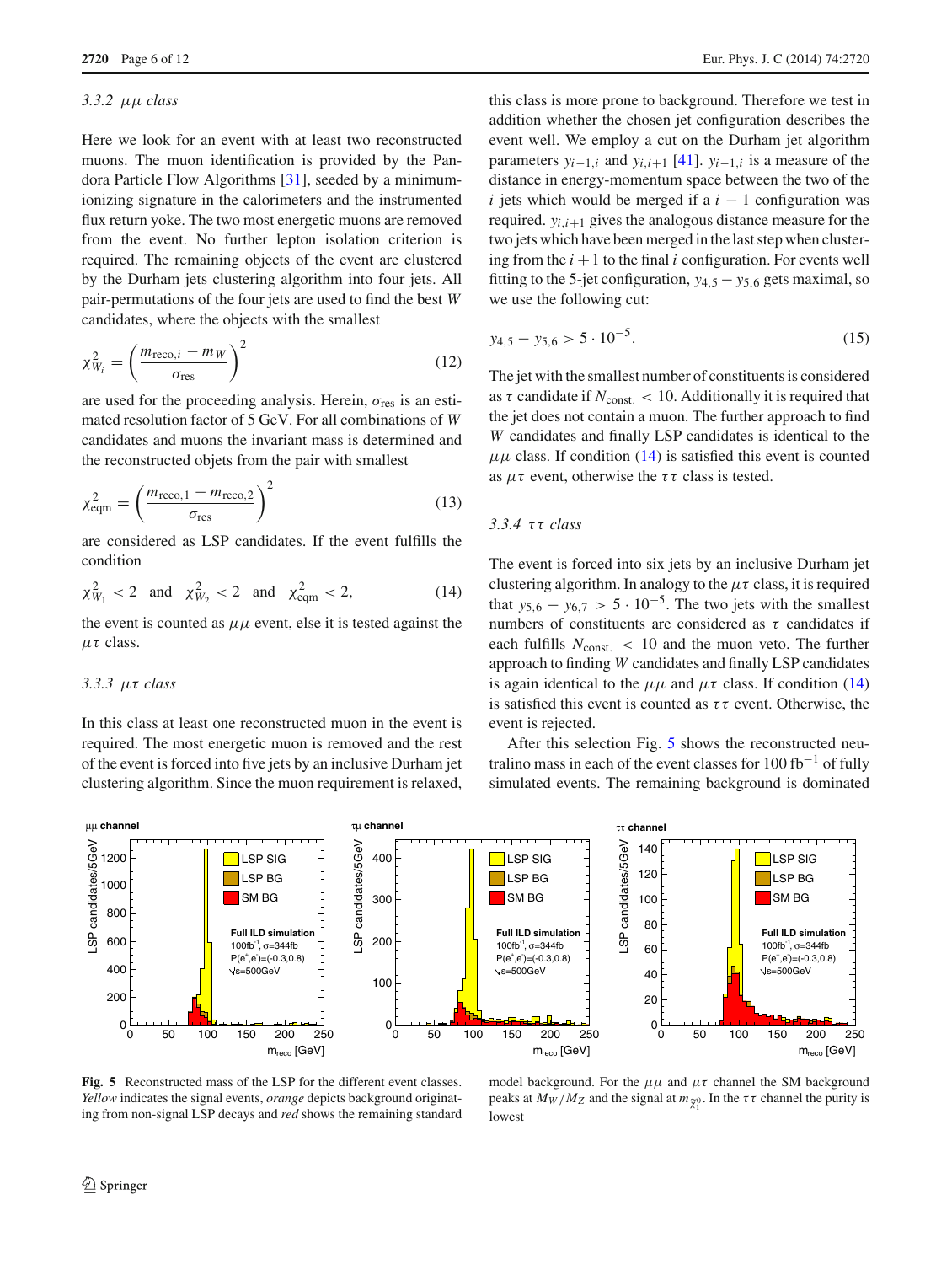| Source                          | Calibration<br>process      | Cross section (pb) | $1/\sqrt{N}$ @500fb <sup>-1</sup> (%) | Effect on $m_{\tilde{\chi}_1^0}$ (MeV) |
|---------------------------------|-----------------------------|--------------------|---------------------------------------|----------------------------------------|
| $ \vec{p}_{\mu} $ scale         | $Z \rightarrow \mu^+ \mu^-$ | 2.5                | 0.09                                  | 46                                     |
| $E_{\rm jet}$ scale             | $Z \rightarrow q\bar{q}$    | 25                 | 0.03                                  | 11                                     |
| Background<br>modeling<br>Total | $WW \rightarrow$ hadrons    |                    | 0.05                                  | 15<br>$\sim$ 50                        |

<span id="page-6-0"></span>**Table 1** Main sources for systematic uncertainties on the LSP mass reconstruction. The largest contribution in the current estimate stems from the muon momentum scale calibration

by SM *W* pair production, whereas the contribution from other LSP decays is very small.

#### <span id="page-6-1"></span>3.4 Systematic uncertainties

## *3.4.1 Mass reconstruction*

For the reconstruction of the LSP mass the two most important sources of uncertainties arise from the reconstruction of the  $\mu$  momentum as well as on the reconstruction of the momentum and energy of the *W* candidates. In our scenario, the muons originating from an LSP decay carry a momentum of up to 80 GeV, while the jets originating from the *W* bosons from the signal decay have an energy of up to 200 GeV.

The muon momentum scale can be calibrated using *Z* boson decays. The unpolarized cross section of the process  $e^+e^- \rightarrow Z \rightarrow \mu^+\mu^-$  at the ILC500 amounts to 2.5 pb. For an assumed integrated luminosity of  $\int \mathcal{L} dt = 500$  fb<sup>-1</sup> this yields in total  $N_{\mu\mu} = 12.5 \cdot 10^5$  muon pairs. Assuming that ultimatively the precision of the scale calibration is limited by the available statistics for the calibration process, we estimate that a precision of  $1/\sqrt{N_{\mu\mu}} = 0.09\%$  can be reached.

The jet energy calibration of hadronically decaying *W* bosons can be derived analogously from hadronic *Z* decays. Since the cross section for  $e^+e^- \rightarrow Z \rightarrow q\bar{q}$  is ten times larger compared to the muonic decay channel, which means that the from the point of view of available control sample statistics, the jet energy scale uncertainty could reach 0.03 %, assuming that the calibration is sufficiently stable over time. The resulting impact on the neutralino mass determination is 11 MeV. Thus it could be a factor 4 larger before it becomes comparable to the contribution from the momentum scale. Alternatively, exploiting kinematic fits [\[43](#page-11-20)] in conjunction with the well-known beam energy, at the ILC foreseen to be controlled to  $10^{-4}$  [\[10\]](#page-10-5), could significantly reduce the dependence of the reconstructed neutralino mass on the jet energy scale, leading to similar final precision estimates.

Systematic errors on luminosity, beam energy and beam polarization do not enter into the mass measurement, which depends solely on the reconstructed detector signals. The selection efficiency does not show any dependency on the reconstructed LSP mass within the available Monte-Carlo statistics. Thus we conclude that any potential bias due to the selection efficiency plays an insignificant role in the mass measurement.

For LSP masses below ∼105 GeV, the SM background has a steeply falling invariant mass distribution. Therefore any uncertainty related to the modeling of this slope, e.g. assumptions on hadronization, color-reconnection etc., could enter into the LSP mass determination. However, the ILC itself will offer numerous opportunities for SM precision measurements beyond today's knowledge. In particular the cross section for the dominating background process, *W* pair production, is in the several pb range, thus providing ample possibilities to tune the modeling of this process. We thus estimate that the residual effect on the LSP mass determination via subtraction of the SM background is not larger than 15 MeV.

Table [1](#page-6-0) summarizes the main sources for the systematic uncertainty on the LSP mass reconstruction and its propagation to the LSP mass reconstruction. The total systematic error is estimated to be about 50 MeV.

#### *3.4.2 Measurement of ratio of branching ratios*

The measurement of the ratio of branching ratios is a measurement of the ratio of the number of events reconstructed in the different event classes. For this reason, all systematic uncertainties which factorize with the number of events cancel. The same is true for reconstruction effects which affect all event classes simultaneously, like systematic uncertainties on jet energy scales, for instance.

The main source of systematic error is expected to arise from the determination of the selection efficiencies and purities of the different event classes from Monte-Carlo. Therefore, validation of the Monte Carlo simulation with data is very important.

The process  $e^+e^- \rightarrow ZZ \rightarrow l^+l^-q\bar{q}$  with  $l = {\mu, \tau}$ offers the possibility to study the Monte-Carlo description of  $\tau$  + jets and  $\mu$  + jets events under comparable experimental conditions as for the signal decay. The unpolarized cross section per process at a center of mass energy of 500 GeV is 225 fb. Thus, for  $\int \mathcal{L} dt = 500$  fb<sup>-1</sup> the expected precision on Monte-Carlo and data comparison amounts to 0.3 %. As a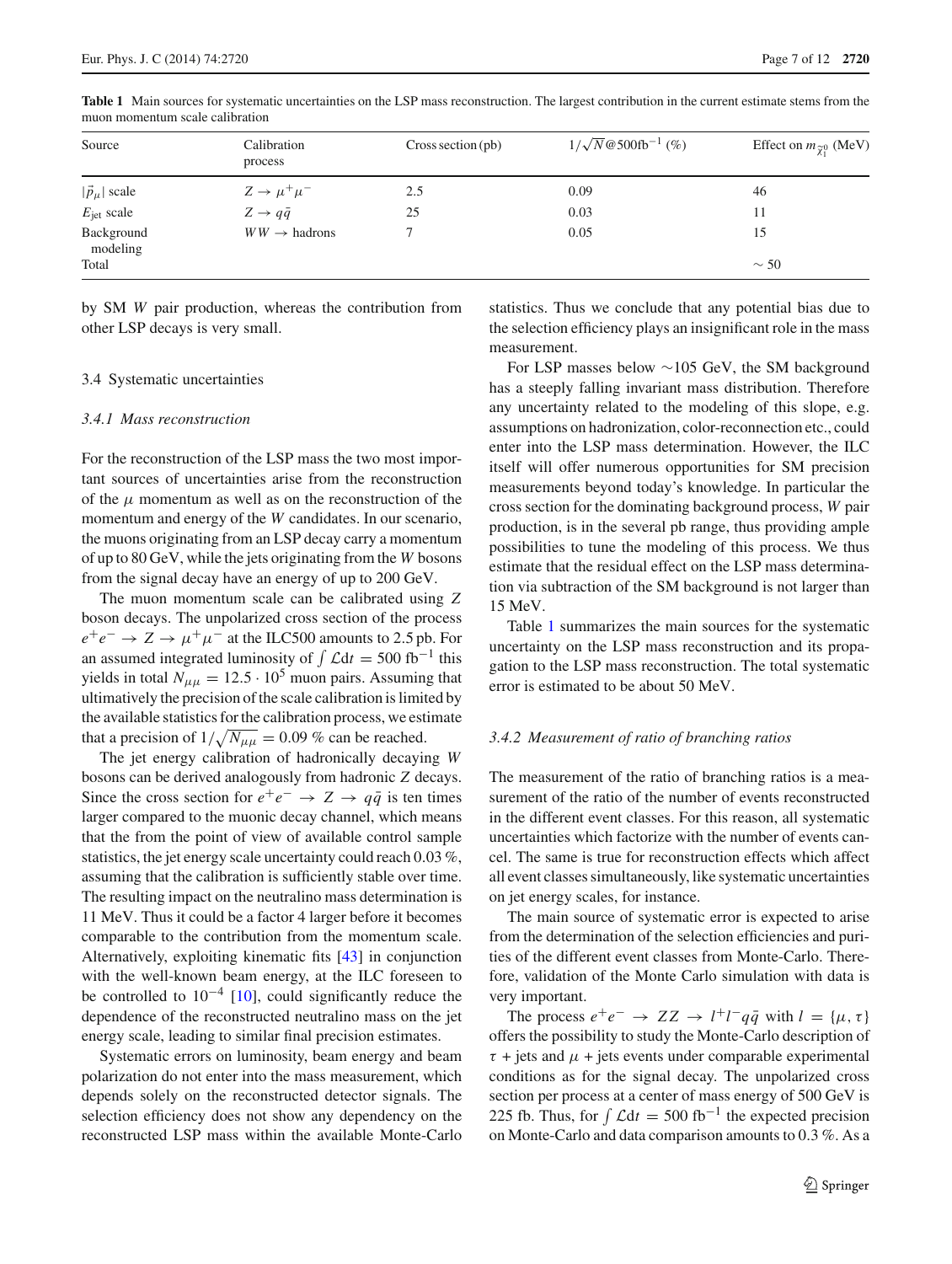| Control process                  | Cross section | $1/\sqrt{N}$ @500 fb <sup>-1</sup> (%) |
|----------------------------------|---------------|----------------------------------------|
| $ZZ \rightarrow l l q \bar{q}$   | $225$ fb      | 0.3                                    |
| $WW \rightarrow l\nu_l q\bar{q}$ | $2.5$ pb      | 0.09                                   |
| $WW \rightarrow$ hadrons         | 7 pb          | 0.05                                   |
|                                  |               | $\sim 0.5$                             |
|                                  |               |                                        |

<span id="page-7-1"></span>**Table 2** Possible control samples to verify efficiencies and purities obtained from Monte-Carlo simulation; *l* denotes either a μ or a τ . The largest contribution originates from the limited statistics of the SM control sample for verifying the migrations between the  $\mu\mu$ ,  $\mu\tau$  and  $\tau\tau$  classes

second process,  $e^+e^- \rightarrow W^+W^- \rightarrow l\nu_l q\bar{q}$  with  $l = {\mu, \tau}$ can also be studied in order to validate Monte-Carlo. This process has a significantly larger cross section of 2.5 pb per process, which leads in the end to a statistical uncertainty of 0.09 % for  $\int \mathcal{L} dt = 500$  fb<sup>-1</sup>.

As for the mass measurement, we allow some modeling uncertainty for the main SM background,  $WW \rightarrow$  hadrons, of  $0.05\%$ .

Taking these considerations into account, a conservative estimate on the systematic uncertainties on Monte-Carlo is *O*(0.5 %) (cf. Table [2\)](#page-7-1).

## <span id="page-7-0"></span>**4 Results**

## 4.1 Mass measurement and resolution

The  $\mu\mu$  channel shows a clear signal peak, which can be used for measuring the LSP mass accurately. Figure [6](#page-7-2) shows the reconstructed LSP mass spectrum for an integrated luminosity of  $\int \mathcal{L} dt = 100 \text{ fb}^{-1}$  after subtracting the SM back-



<span id="page-7-2"></span>**Fig. 6** Mass reconstruction of the LSP in the  $\mu\mu$  channel. The Standard Model background is subtracted, but fluctuations are taken into account in the bin errors. The distribution is slightly washed out towards lower masses, which originates from misreconstructions. For this reason, this part of the distribution has not been taken into account for the fit

ground. Since the natural width of the LSP is negligibly small  $(\Gamma_{\widetilde{\chi}_1^0} = \mathcal{O}(10^{-14} \text{ GeV}))$ , the width of the distribution is dom-<br>inated by the detector resolution. From a gaussian fit, the LSP inated by the detector resolution. From a gaussian fit, the LSP mass can be determined to be

$$
m_{\tilde{\chi}_1^0}^{\text{fit}} = (98.401 \pm 0.092 \text{(stat.)}) \text{ GeV}.
$$
 (16)

This value is within the error in very good agreement with the input mass of the example point of 98.48 GeV [cf. Eq. [\(8\)](#page-3-2)]. The obtained width of the gaussian is about  $\sigma_{\tilde{v}^0}^{\text{fit}} = 3 \text{ GeV}$ , which is in very good agreement with the ILD design goals [\[44](#page-11-21)].

Scaling the statistical uncertainty to an integrated luminosity of  $\int \mathcal{L} dt = 500$  fb<sup>-1</sup> and combining the systematic uncertainties as discussed in Sect. [3.4,](#page-6-1) the total uncertainty on the LSP mass measurement becomes

$$
\delta m_{\widetilde{\chi}_1^0}^{\text{fit}} = (40(\text{stat.}) \oplus 50(\text{syst.})) \text{ MeV.}
$$
 (17)

# 4.2 Signal significance

The precision measurement of the LSP mass in the  $\mu\mu$  channel can be used to define a signal region  $m_{\infty}^{\text{fit}}$  $\frac{\text{fit}}{\tilde{\chi}_1^0} \pm 3\sigma \frac{\text{fit}}{\tilde{\chi}_1^0}$ <br>he selected  $\tilde{\chi}_1^0$ . This<br>ed event further reduces the background fraction in the selected event classes. The decomposition of number of measured events in the different event classes  $N^{\text{reco}}$  into the number of events in the different truth classes  $N^{\text{true}}$  is shown in the following matrix **N**:

$$
N = N_{\mu\mu}^{\text{Sel}} \begin{pmatrix} N_{\mu\mu}^{\text{true}} & N_{\mu\tau}^{\text{true}} & N_{\text{TSPBG}}^{\text{true}} & N_{\text{SMBG}}^{\text{true}} \\ 858 & 173 & 11 & 40 & 69 \\ N = N_{\mu\tau}^{\text{sel}} & 16 & 410 & 45 & 17 & 67 \\ N_{\tau\tau}^{\text{sel}} & 0 & 2 & 107 & 4 & 60 \end{pmatrix}
$$
 (18)

Thereby,  $N_{\text{LSPBG}}^{\text{true}}$  counts events in which at least one LSP decays differently than the targeted two-body decay  $\widetilde{\chi}_1^0 \rightarrow$ <br>W<sub>L</sub> As expected, the  $\tau\tau$  channel is by far the one with the *Wl*. As expected, the  $\tau \tau$  channel is by far the one with the lowest purity.

The signal over Standard Model background ratio for the different classes can be derived. Herein, every selected event originating from an LSP decay is counted as signal.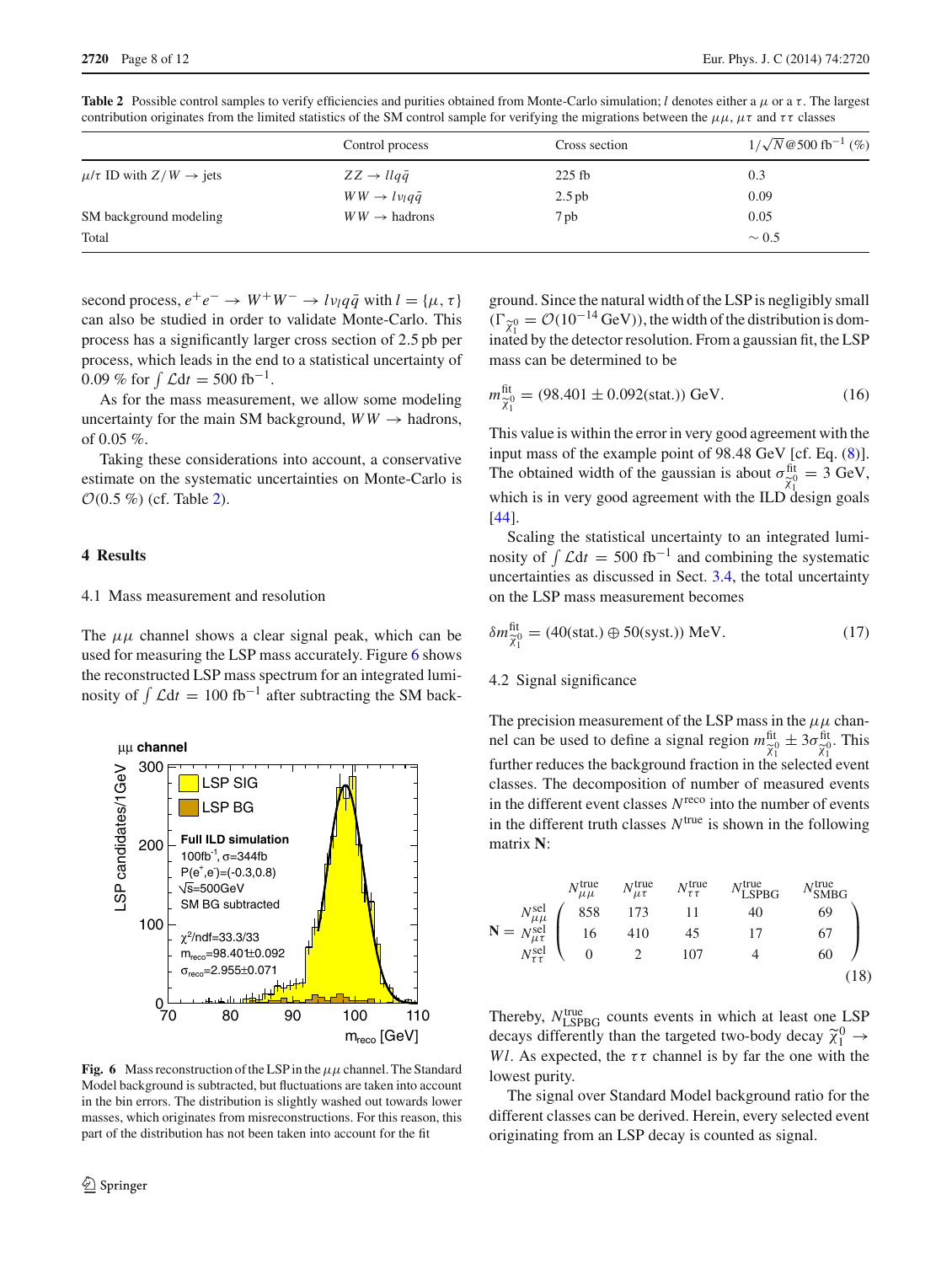

<span id="page-8-0"></span>**Fig. 7** 5 $\sigma$  contour of signal significance in the  $\mu\mu$  channel for different beam polarizations and an integrated luminosity of  $\int \mathcal{L} dt = 500$  fb<sup>-1</sup> based on a log likelihood ratio. The di-muon selection efficiency obtained from full simulation for  $m_{\tilde{\chi}_1^0} = 98.48 \text{ GeV}$  has been assumed<br>for all values of the neutralino mass. For larger  $m_{\tilde{\chi}_1^0}$  this is a confor all values of the neutralino mass. For larger  $m_{\tilde{\chi}_1^0}$ , this is a con-<br>servative estimate. Higher positron beam polarization belps to further servative estimate. Higher positron beam polarization helps to further increase the significance in this model

|                  | $S/\sqrt{B}$ |
|------------------|--------------|
| $\mu\mu$ class   | 130          |
| $\mu\tau$ class  | 60           |
| $\tau\tau$ class | 15           |

The described event selection is still significant on a  $5\sigma$  level for very large selectron masses well above 1.5 TeV and a large range of  $m_{\tilde{\chi}_1^0}$ , as depicted in Fig. [7.](#page-8-0) Positron beam<br>polarization further enhances the production cross section polarization further enhances the production cross section and, thus, increases the sensitivity of the analysis to selectron masses of almost 2 TeV for  $P(e^+) = -60\%$ .

It has already been pointed out that this studied parameter point is a worst case scenario with respect to the neutralino mass. It is clearly visible in Fig. [5](#page-5-1) that for another parameter point with a higher LSP mass the signal peak would shift into an almost completely background-free region. Though, the LSPs in this model become rather long-lived at lower masses (compare Fig. [3\)](#page-3-0), where the Standard Model background is large. Adding this information to the analysis and requiring from the reconstructed objects not to point to the primary vertex, would reduce the Standard Model background drastically. However, this would on the other hand introduce a strong model dependency to the analysis. Therefore the exploitation of the lifetime information is left as a future option for improvements.

Likewise, the requirement for same-sign leptons in the event classes is an option for further improving the analysis. This restriction would reduce the number of signal events by a factor of 2, but could heavily suppress the remaining SM background.

## 4.3 Branching ratio measurement

We assume in the following that the average number of Standard Model background events can be estimated from Monte Carlo with a precision of 0.05 % (cf. Sect. [3.4\)](#page-6-1). The LSP non-signal background consists mainly of events in which one of the two LSPs decayed non-signal like into *Z*ν. As soon as the LSP mass is known, the relative fraction  $BR(\tilde{\chi}_1^0 \to Z\nu)/BR(\tilde{\chi}_1^0 \to Wl)$  is determined and, thus,<br>also the number of LSP background events can be predicted also the number of LSP background events can be predicted. Under this assumption we can subtract the backgrounds and build a  $3 \times 3$  efficiency matrix **E**, which is defined like

$$
(\mathbf{E})_{ij} = \frac{(\mathbf{N})_{ij}}{N_j^{\text{true}}} = \begin{pmatrix} 0.2981 & 0.0277 & 0.0032 \\ 0.0056 & 0.0658 & 0.0129 \\ 0.0000 & 0.0004 & 0.0306 \end{pmatrix}_{ij}, \quad (19)
$$

where  $i, j = \mu\mu, \mu\tau, \tau\tau$ . The error on the entries of the efficiency matrix is dominated by the assumed systematic uncertainty of 0.5 % on the Monte-Carlo prediction on the migrations between the signal classes (cf. Sect. [3.4\)](#page-6-1).

The vector of selected events becomes

$$
\vec{N}_{sig}^{sel} = \begin{pmatrix} N_{\mu\mu}^{sel} - \langle N_{BG,\mu\mu}^{MC} \rangle \\ N_{\mu\tau}^{sel} - \langle N_{BG,\mu\tau}^{MC} \rangle \\ N_{\tau\tau}^{sel} - \langle N_{BG,\tau\tau}^{MC} \rangle \end{pmatrix}
$$
\n
$$
\begin{pmatrix} \sqrt{N_{\mu\mu}^{sel} + \delta \langle N_{BG,\mu\mu}^{MC} \rangle^2} \end{pmatrix}
$$
\n(20)

$$
\Delta \vec{N}_{\text{sig}}^{\text{sel}} = \begin{bmatrix} V^{1\cdot\mu\mu + \sigma \sqrt{1\cdot\text{BG}} , \mu\mu'} \\ \sqrt{N_{\mu\tau}^{\text{sel}} + \delta \langle N_{\text{BG}}^{\text{MC}} , \mu\tau \rangle^2} \\ \sqrt{N_{\tau\tau}^{\text{sel}} + \delta \langle N_{\text{BG}}^{\text{MC}} , \tau\tau \rangle^2} \end{bmatrix} . \tag{21}
$$

Herein,  $\delta \langle N_{\text{BG},ll}^{\text{MC}} \rangle$  with  $ll = {\mu \mu, \mu \tau, \tau \tau}$  are the systematic errors on the SM background estimation in the event classes. They are negligible compared to the statistical fluctuations of the reconstructed events per event class.

The efficiency matrix can then be inverted and used to unfold the different event classes obtaining the number of reconstructed events in the event classes

$$
\vec{N}^{\text{reco}} = \mathbf{E}^{-1} \vec{N}_{\text{sig}}^{\text{sel}}.
$$
\n(22)

The ratio of the two branching rations can be extracted in different ways

<span id="page-8-1"></span>
$$
\frac{\text{BR}(\widetilde{\chi}_1^0 \to W\mu)}{\text{BR}(\widetilde{\chi}_1^0 \to W\tau)} = \frac{2N_{\mu\mu}^{\text{reco}}}{N_{\mu\tau}^{\text{reco}}} = \frac{N_{\mu\tau}^{\text{reco}}}{2N_{\tau\tau}^{\text{reco}}} = \sqrt{\frac{N_{\mu\mu}^{\text{reco}}}{N_{\tau\tau}^{\text{reco}}}},\tag{23}
$$

since for the expected number of events the following relations hold: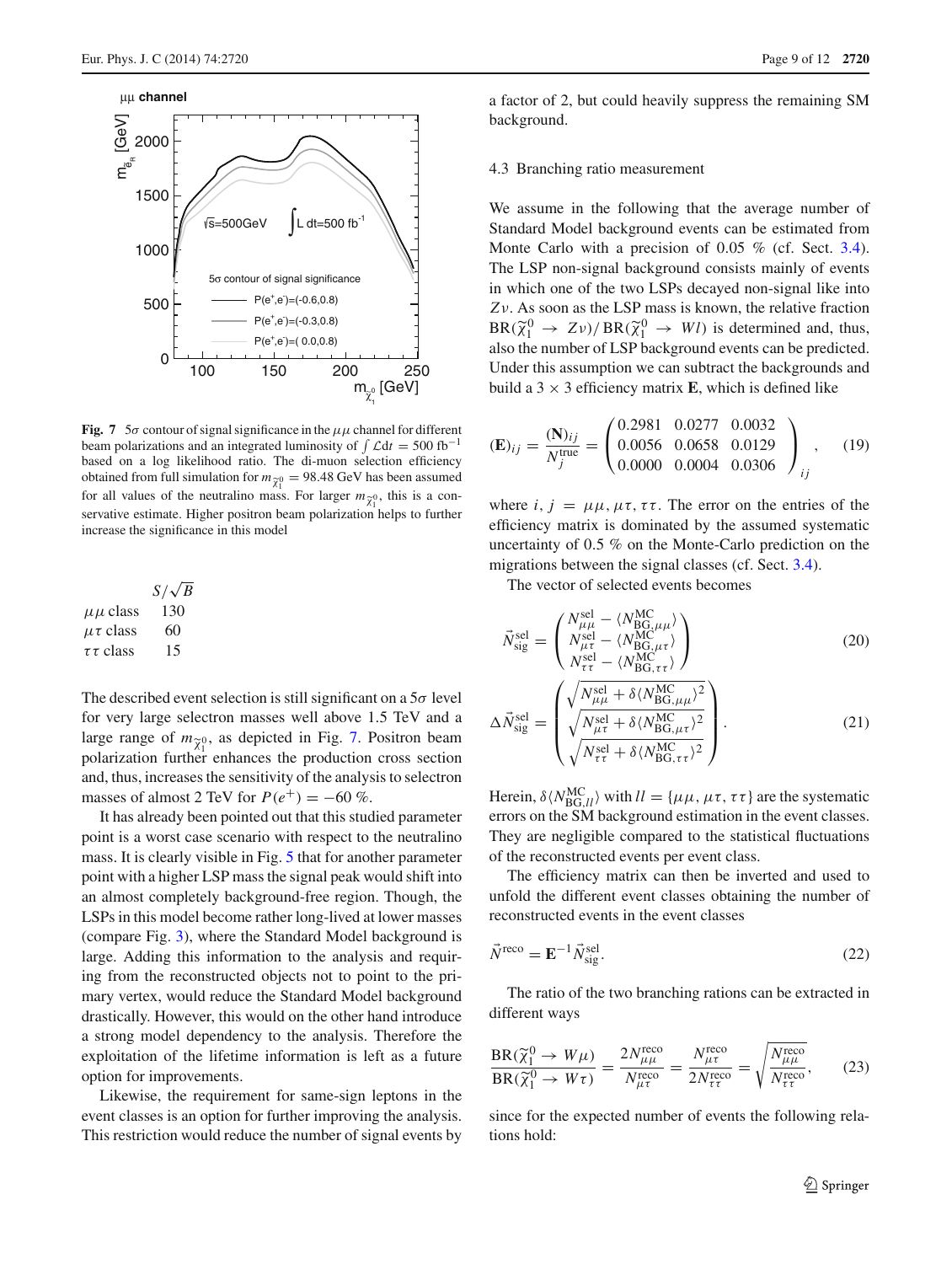

<span id="page-9-1"></span>**Fig. 8** Achievable measurement precision of the ratio of the muonic and tauonic two-body decay modes of the LSP at the ILC

$$
N_{\mu\mu}^{\text{reco}} = N_{\widetilde{\chi}_1^0 \widetilde{\chi}_1^0} \cdot \text{BR}^2(\widetilde{\chi}_1^0 \to W\mu)
$$
 (24)

$$
N_{\mu\tau}^{\text{reco}} = N_{\widetilde{\chi}_{1}^{0}\widetilde{\chi}_{1}^{0}} \cdot 2 \cdot \text{BR}(\widetilde{\chi}_{1}^{0} \to W\mu) \cdot \text{BR}(\widetilde{\chi}_{1}^{0} \to W\tau) \quad (25)
$$

$$
N_{\tau\tau}^{\text{reco}} = N_{\widetilde{\chi}_1^0 \widetilde{\chi}_1^0} \cdot \text{BR}^2(\widetilde{\chi}_1^0 \to W\tau),\tag{26}
$$

where  $N_{\tilde{\chi}_{1}^{0}\tilde{\chi}_{1}^{0}} = \sigma(e^{+}e^{-} \rightarrow \tilde{\chi}_{1}^{0}\tilde{\chi}_{1}^{0}) \cdot \int \mathcal{L}dt$  is the number of produced 1 SP pairs. Because of the low selection purity in where  $N_{\tilde{\chi}_1^0 \tilde{\chi}_1^0} = 0$  ( $e^+e^- \rightarrow \chi_1 \chi_1 \cdots \chi_n^0$  is the number of produced LSP pairs. Because of the low selection purity in the  $\tau\tau$  channel, we have chosen the relation involving only the  $\mu\mu$  and  $\mu\tau$  channel for the further analysis. Using all three relations in Eq.  $(23)$  as input for a constrained fit can improve the precision by a factor of 2, but this is not pursued in the following.

In order to estimate the uncertainty on the resulting ratio of event numbers, an error propagation has been performed. The uncertainty is depicted in Fig. [8](#page-9-1) in dependence of the integrated luminosity at the ILC500. For the studied parameter point the achievable precision for  $\int \mathcal{L} dt = 100$  fb<sup>-1</sup> is about 9 %. This scales down to roughly 4 % for 500 fb<sup>-1</sup>, which is the desired integrated luminosity at ILC500 in a first stage. The uncertainty contains a systematic error of 0.85 % arising from the propagation of the assumed systematic uncertainties on the efficiencies Table [2](#page-7-1) through the unfolding procedure.

#### 4.4 Neutrino interpretation

The measured ratio of branching ratios can now be translated into the atmospheric mixing angle following Eq. [\(7\)](#page-1-3). As mentioned earlier, the given relation is only valid on tree level and there are additional parametric uncertainties coming from residual SUSY parameter dependencies [\[8\]](#page-10-9). For this reason we define two scenarios: In the first scenario we assume that the LSP is the only accessible SUSY particle at ILC500.



<span id="page-9-2"></span>**Fig. 9** Random scan of the SUSY parameter space [\[45](#page-11-22)] in order to estimate the parametric uncertainty on the correlation between the atmospheric mixing angle and the ratio of branching ratios  $BR(\tilde{\chi}_1^0 \to W_H) / BR(\tilde{\chi}^0 \to W_{\tau})$  $W\mu$ )/BR( $\widetilde{\chi}_1^0 \rightarrow W\tau$ )

All other supersymmetric particles are randomly chosen to be heavier than 300 GeV. The result of a random parameter scan consisting of 6,000 scan points [\[45\]](#page-11-22) is depicted in Fig. [9.](#page-9-2) We find that for 95 % of all found viable SUSY parameter points the deviation of the correlation between atmospheric mixing angle and the ratio of the branching ratios is below 17 %. Assuming that the remaining three electroweakinos are measureable at ILC1000, which is an optional upgrade of the ILC to a center of mass energy of 1 TeV, the correlation uncertainty reduces to 7 %.

The derived precision of the measurement of the atmospheric neutrino mixing angle for different assumed parametric uncertainties is shown in Fig. [10](#page-10-14) (left). One can now compare this precision with the uncertainty of current neutrino experiments  $[46]$ , which is done in Fig. [10](#page-10-14) (right). The middle red line indicates the best fit value of the atmospheric neutrino mixing angle and the upper and lower dashed red lines indicate the  $1\sigma$  uncertainty. An agreement between the collider and neutrino experiment data would clearly establish bRPV as origin of neutrino masses. Improvements from future neutrino experiments or a reduction of the parametric uncertainty by observation of additional SUSY particles at the ILC or the LHC would strengthen this conclusion even further.

#### <span id="page-9-0"></span>**5 Conclusions**

We have presented a full ILD detector simulation of a bRPV SUSY model, which is an attractive possibility to explain neutrino mass generation and mixing. A highly detailed ILD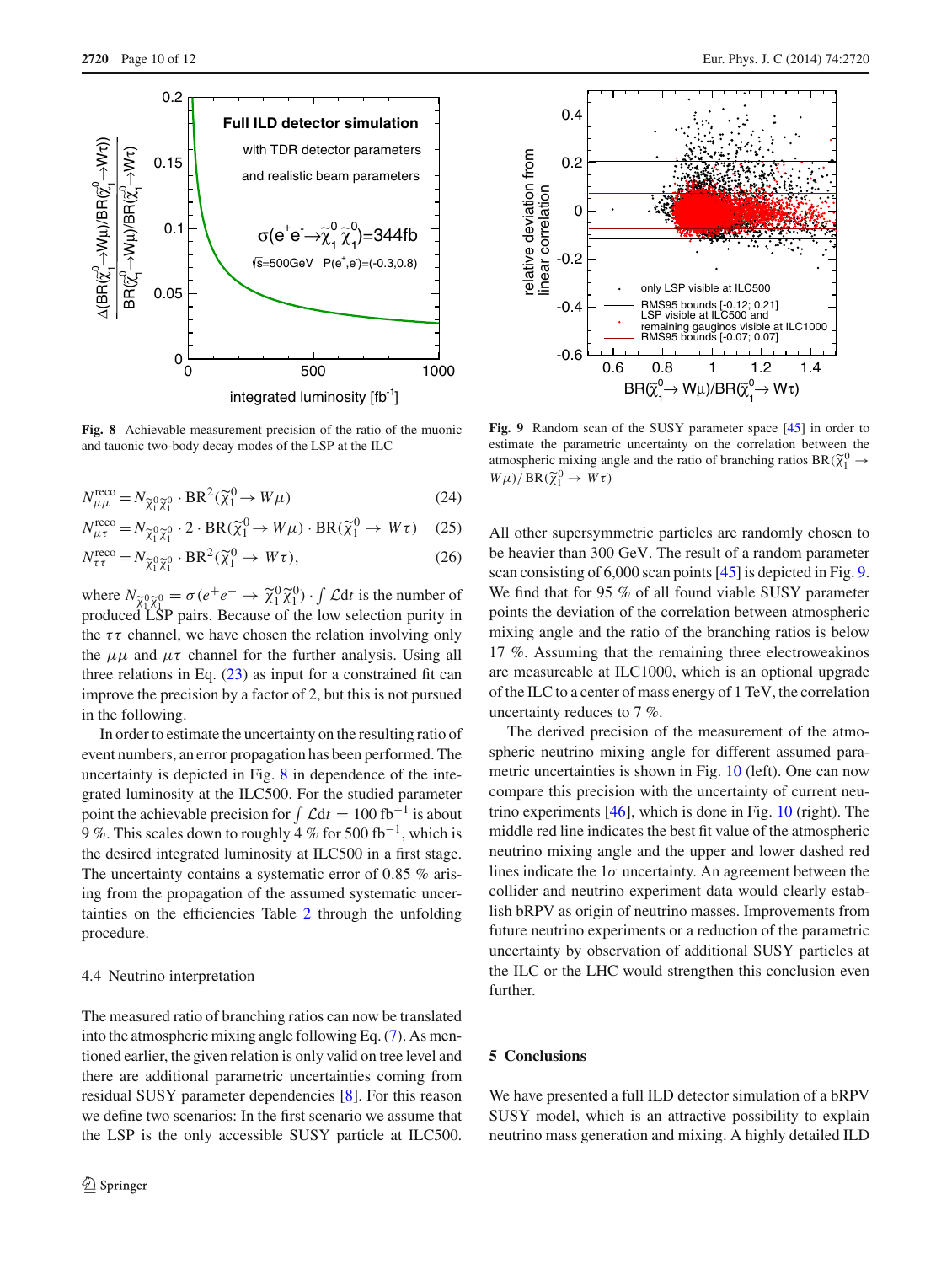<span id="page-10-14"></span>

model as well as realistic ILC beam parameters have been taken into account for the simulation. As studied parameter point a worst case scenario has been used, where  $m_{\tilde{\chi}_1^0} \simeq$ <br> $m_{W/Z}$  and thus the signal significantly overlaps with SM  $m_{W/Z}$  and, thus, the signal significantly overlaps with SM background.

We have developed a model-independent selection strategy to disentangle the different event classes involving the two decay modes of the LSP  $\tilde{\chi}_1^0 \rightarrow \mu^{\pm} W^{\mp}$  and  $\tilde{\chi}_1^0 \rightarrow \tau^{\pm} W^{\mp}$ . It has been demonstrated that in the *uu* event class  $\tau^{\pm}W^{\mp}$ . It has been demonstrated that in the  $\mu\mu$  event class a very accurate mass measurement with an uncertainty of  $\delta m_{\tilde{\chi}_1^0}^{\text{fit}} = (40 \text{(stat.)} \oplus 50 \text{(syst.)}) \text{ MeV is possible for an inte-}$ grated luminosity of 500 fb<sup>-1</sup>. With the described selection, a signal to background ratio of 130 in the  $\mu\mu$  event class and 60 in the  $\mu\tau$  event class has been achieved. Even for very large selectron masses of up to 1.5 TeV a  $5\sigma$  discovery is possible for a large range of  $m_{\tilde{\chi}_1^0}$ .<br>The *uu* and *u*<sub>**r**</sub> event class.

The  $\mu\mu$  and  $\mu\tau$  event class have been used to determine the ratio of the two branching ratios  $BR(\tilde{\chi}^0_1 \rightarrow \mu^{\pm}W^{\mp})/BR(\tilde{\chi}^0 \rightarrow \tau^{\pm}W^{\mp})$  which is related to the atmo- $\mu^{\pm} W^{\mp}$ )/BR( $\tilde{\chi}_1^0 \to \tau^{\pm} W^{\mp}$ ), which is related to the atmo-<br>spheric neutrino mixing angle  $\sin^2 \theta_{22}$ . For an integrated spheric neutrino mixing angle  $\sin^2 \theta_{23}$ . For an integrated luminosity of 500 fb<sup>-1</sup> the total uncertainty on this ratio, including statistical and systematic uncertainties, has been determined to 4 %.

Finally, we have shown that the precision in measuring the atmospheric neutrino mixing angle is in the same range than measurements from neutrino oscillation experiments, even when taking parametric uncertainties due to the unknown parts of the SUSY spectrum into account. Therefore, the International Linear Collider is highly capable to test bRPV SUSY as origin of neutrino masses and mixings.

**Acknowledgments** We would like to thank the ILC Generators group and the ILDMC production team for providing the SM background samples, as well as Frank Gäde and the iLCSoft team for the great support. We are particularly grateful to Werner Porod for helpful discussions and for providing the neutrino data fit for the simplified model approach and the input for Fig. [9.](#page-9-2) We thankfully acknowledge the support by the DFG through the SFB 676 "Particles, Strings and the Early Universe".

**Open Access** This article is distributed under the terms of the Creative Commons Attribution License which permits any use, distribution, and reproduction in any medium, provided the original author(s) and the source are credited.

Funded by SCOAP<sup>3</sup> / License Version CC BY 4.0.

#### <span id="page-10-7"></span>**References**

- <span id="page-10-0"></span>1. J. Wess, B. Zumino, Phys. Lett. B **49**, 52 (1974)
- <span id="page-10-1"></span>2. J. Wess, B. Zumino, Nucl. Phys. B **70**, 39 (1974)
- <span id="page-10-2"></span>3. R. Haag, J.T. Lopuszanski, M. Sohnius, Nucl. Phys. B **88**, 257 (1975)
- <span id="page-10-3"></span>4. J.C. Romao, J.W.F. Valle, Nucl. Phys. B **381**, 87 (1992)
- 5. B. Mukhopadhyaya, S. Roy, F. Vissani, Phys. Lett. B **443**, 191 (1998). [arXiv:hep-ph/9808265](http://arxiv.org/abs/arXiv:hep-ph/9808265)
- 6. S.Y. Choi, E.J. Chun, S.K. Kang, J.S. Lee, Phys. Rev. D **60**, 075002 (1999). [arXiv:hep-ph/9903465](http://arxiv.org/abs/arXiv:hep-ph/9903465)
- <span id="page-10-8"></span>7. M. Hirsch, M.A. Diaz, W. Porod, J.C. Romao, J.W.F. Valle, Phys. Rev. D **62**, 113008 (2000). [arXiv:hep-ph/0004115](http://arxiv.org/abs/arXiv:hep-ph/0004115) [Erratum-ibid. D **65**, 119901 (2002)]
- <span id="page-10-9"></span>8. W. Porod, M. Hirsch, J. Romao, J.W.F. Valle, Phys. Rev. D **63**, 115004 (2001). [arXiv:hep-ph/0011248](http://arxiv.org/abs/arXiv:hep-ph/0011248)
- <span id="page-10-4"></span>9. M. Hirsch, W. Porod, Phys. Rev. D **68**, 115007 (2003). [arXiv:](http://arxiv.org/abs/arXiv:hep-ph/0307364) [hep-ph/0307364](http://arxiv.org/abs/arXiv:hep-ph/0307364)
- <span id="page-10-5"></span>10. T. Behnke, J.E. Brau, P. Burrows, J. Fuster, M. Peskin, M. Stanitzki, Y. Sugimoto, S. Yamada et al., *The International Linear Collider Technical Design Report—Volume 4: Detectors*. [arXiv:1306.6329](http://arxiv.org/abs/arXiv:1306.6329) [physics.ins-det]
- <span id="page-10-6"></span>11. C. Adolphsen, M. Barone, B. Barish, K. Buesser, P. Burrows, J. Carwardine, J. Clark, Hélén, M. Durand et al., *The International Linear Collider Technical Design Report—Volume 3.II: Accelerator Baseline Design*. [arXiv:1306.6328](http://arxiv.org/abs/arXiv:1306.6328) [physics.acc-ph]
- <span id="page-10-10"></span>12. W. Porod, Comput. Phys. Commun. **153**, 275 (2003). [arXiv:](http://arxiv.org/abs/arXiv:hep-ph/0301101) [hep-ph/0301101](http://arxiv.org/abs/arXiv:hep-ph/0301101)
- <span id="page-10-11"></span>13. W. Porod, F. Staub, Comput. Phys. Commun. **183**, 2458 (2012). [arXiv:1104.1573](http://arxiv.org/abs/arXiv:1104.1573) [hep-ph]
- <span id="page-10-12"></span>14. W. Porod, private communication
- <span id="page-10-13"></span>15. [ATLAS Collaboration], Search for supersymmetry at *sqrts* = 7 TeV in final states with large jet multiplicity, missing transverse momentum and one isolated lepton with the ATLAS detector, ATLAS-CONF-2012-140
- 16. [ATLAS Collaboration], Search for strongly produced superpartners in final states with two same sign leptons with the ATLAS